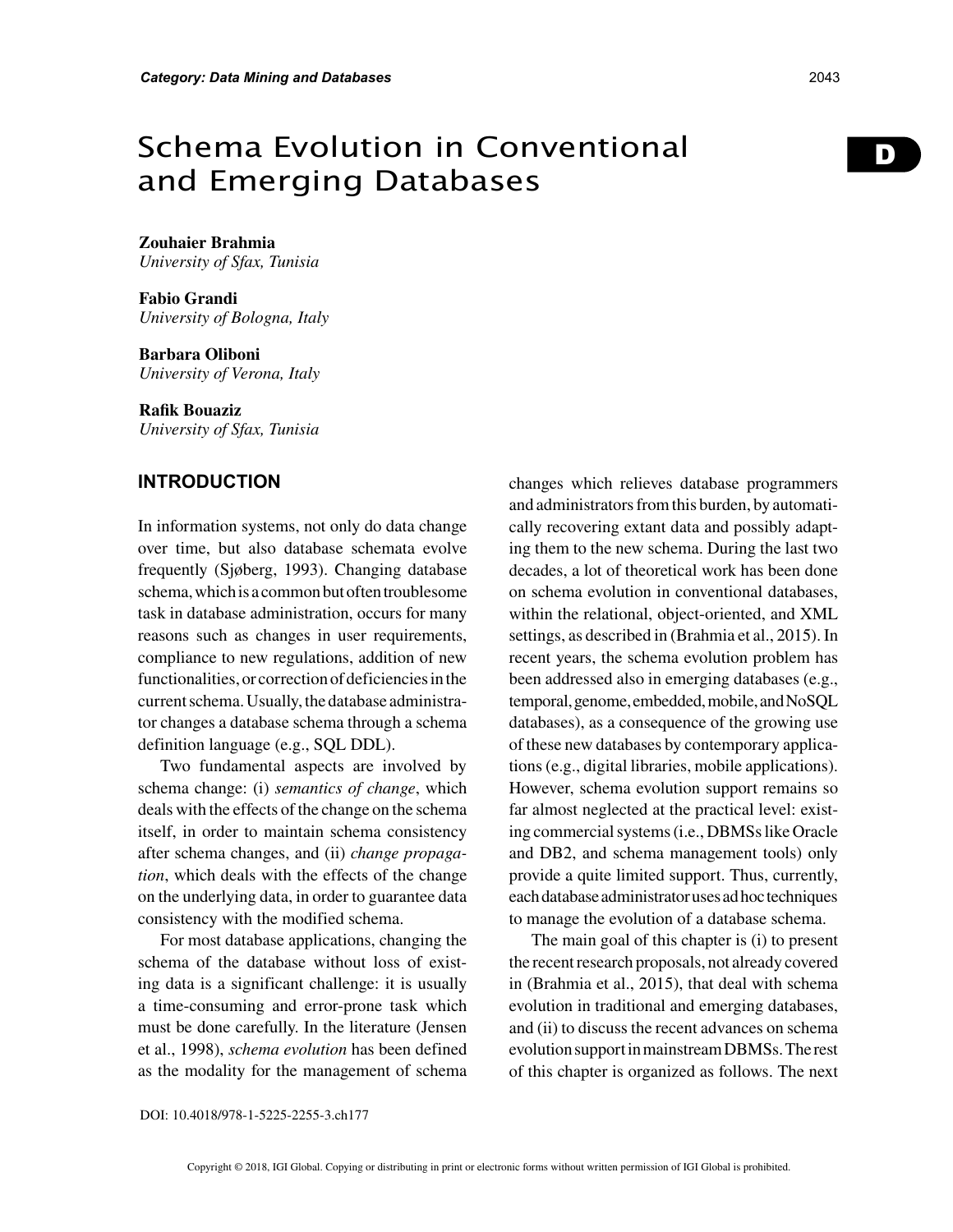section gives some background on our subject. In "Recent Research on Schema Evolution", we present an update on recent research proposals concerning schema evolution. "DBMS Support for Schema Evolution" surveys the support of schema evolution in the state of the art of the latest database technology. Finally, future work directions and conclusion are provided.

## **BACKGROUND**

In this section, we illustrate with a simple example the functioning of schema evolution, contrasting it with the lowest level of schema change support that can be embedded in a database, that is the modality of schema modification (Jensen et al., 1998). Assume that we have a relational database that contains only an AUTHOR relation with the attributes ID (primary key), NAME, PHONE, and COUNTRY. The first state of this database is shown in Figure 1.

The catalogues store information on the schema S1 of the AUTHOR relation. The table AUTHOR contains two tuples for two authors. Then consider the following schema changes:

```
ALTER TABLE AUTHOR
DROP COLUMN PHONE;
```
ALTER TABLE AUTHOR ADD COLUMN EMAIL CHAR(30);

The schema modification technique allows users to effect changes to the database schema, but neither previous schema nor its underlying data are preserved: the old schema is replaced by the new schema, which is initially empty as data populating the old schema are discarded. The effects in our example would be as shown in Figure 2.

The database designer or administrator must restore information concerning authors Aicha and Cristiana in database state S2 by explicitly inserting them as new tuples, through the following SQL statements (executed within the same transaction containing the schema changes or later):

```
INSERT INTO AUTHOR 
VALUES(1, 'Aicha', 'Tunisia', 'aicha@
author.tn');
INSERT INTO AUTHOR
VALUES(2, 'Cristiana', 'Italy', 
'cristiana@author.it');
```
Hence, this solution leads to loss of information and obsolescence of applications developed according to the original schema. Although this technique may seem unsuitable, since it is straightforward to implement, it is actually the most widely

| 1911re |  |
|--------|--|
|--------|--|

 $S<sub>1</sub>$ **AUTHOR(ID, NAME, PHONE, COUNTRY)** 

| ID | <b>NAME</b> | <b>PHONE</b> | <b>COUNTRY</b> |
|----|-------------|--------------|----------------|
|    | Aicha       | 11223344     | Tunisia        |
| 2  | Cristiana   | 55667788     | Italy          |

#### *Figure 2.*

ID **NAME COUNTRY EMAIL**  $S<sub>2</sub>$ AUTHOR(ID, NAME, COUNTRY, EMAIL) (empty)